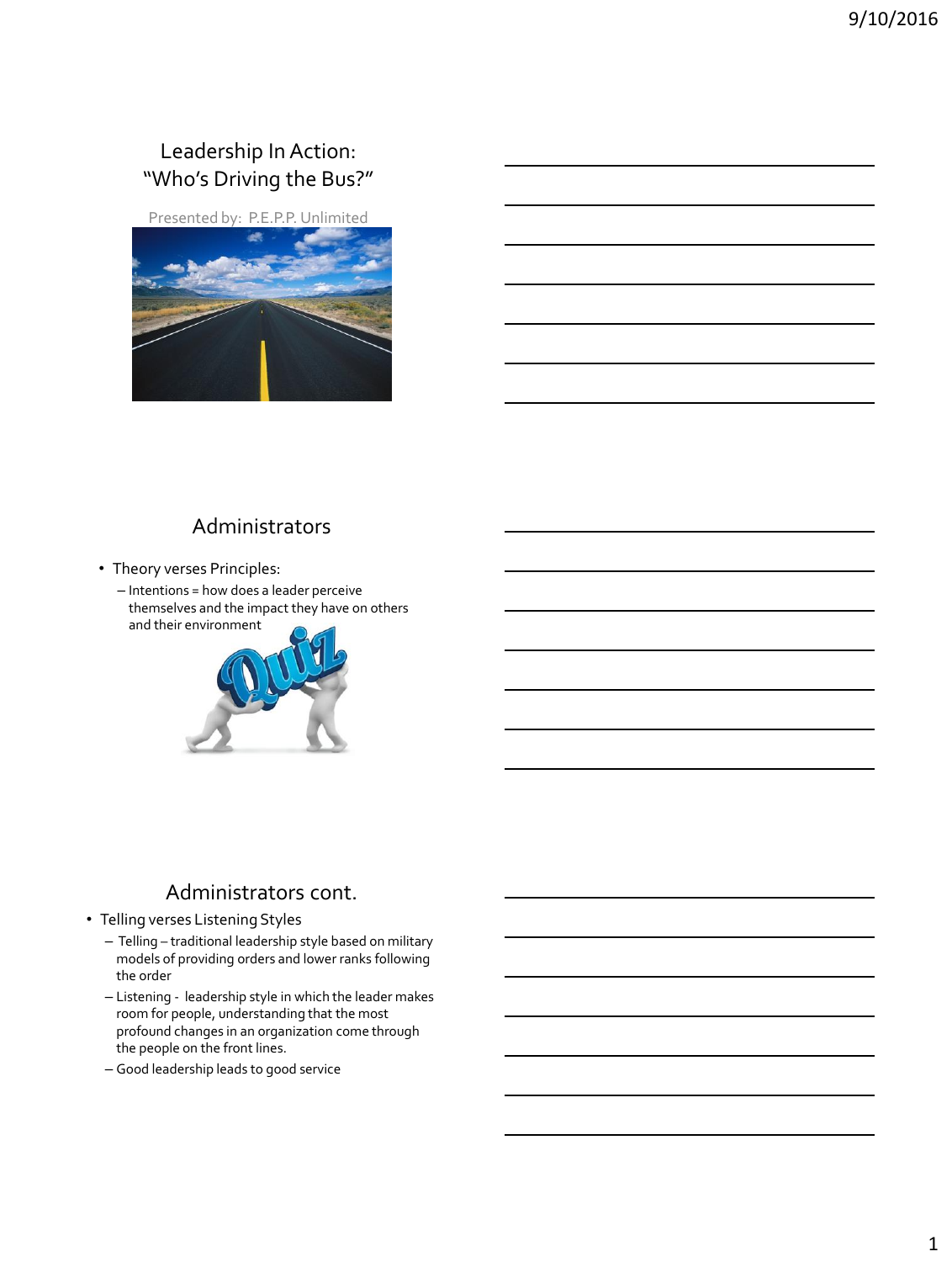## Leader Personality: "I-Centric"

- Self-centered: the center of their own universe and can only see the world from their perspective
- This is an extremely driven leader, nothing stands in the way of their goals – including people
- Fail to engage staff in transformational & meaningful ways



### Personality: "I-Centric" cont.

- "Tell-Sell-Yell" Syndrome: telling a[nd](https://www.google.com/url?sa=i&rct=j&q=&esrc=s&source=images&cd=&cad=rja&uact=8&ved=0ahUKEwjNhJDtvMbOAhUKxCYKHdMpB70QjRwIBw&url=https://www.linkedin.com/pulse/20140204184838-10810077-watching-out-for-toxic-leadership-in-your-organization&bvm=bv.129759880,d.eWE&psig=AFQjCNFmTJT8aifD7O5cObqPJka3-reHWg&ust=1471455424388336)  selling staff
- Broadcast messages of failure and disappointment
- Point out staff members failures in front of others causing embarrassment



## Leader Personality: "We-Centric"

- Are humble enough to know that they do not have all the answers
- Are not egotistical and readily share in the credit of successes
- Create an interdependent team, where ideas and opinions are valued and staff feel conne[cted](http://www.google.com/url?sa=i&rct=j&q=&esrc=s&source=images&cd=&cad=rja&uact=8&ved=0ahUKEwiIw7bD2MjOAhVB4yYKHY_6C1YQjRwIBw&url=http://pptgeeks.com/PowerPoint-Templates/product/leadership_and_teamwork_people_powerpoint_background_and_template_1210.html&bvm=bv.129759880,d.eWE&psig=AFQjCNFdS1HaAy2_72Dfc6BsMu8xJhsc_A&ust=1471531582692732)

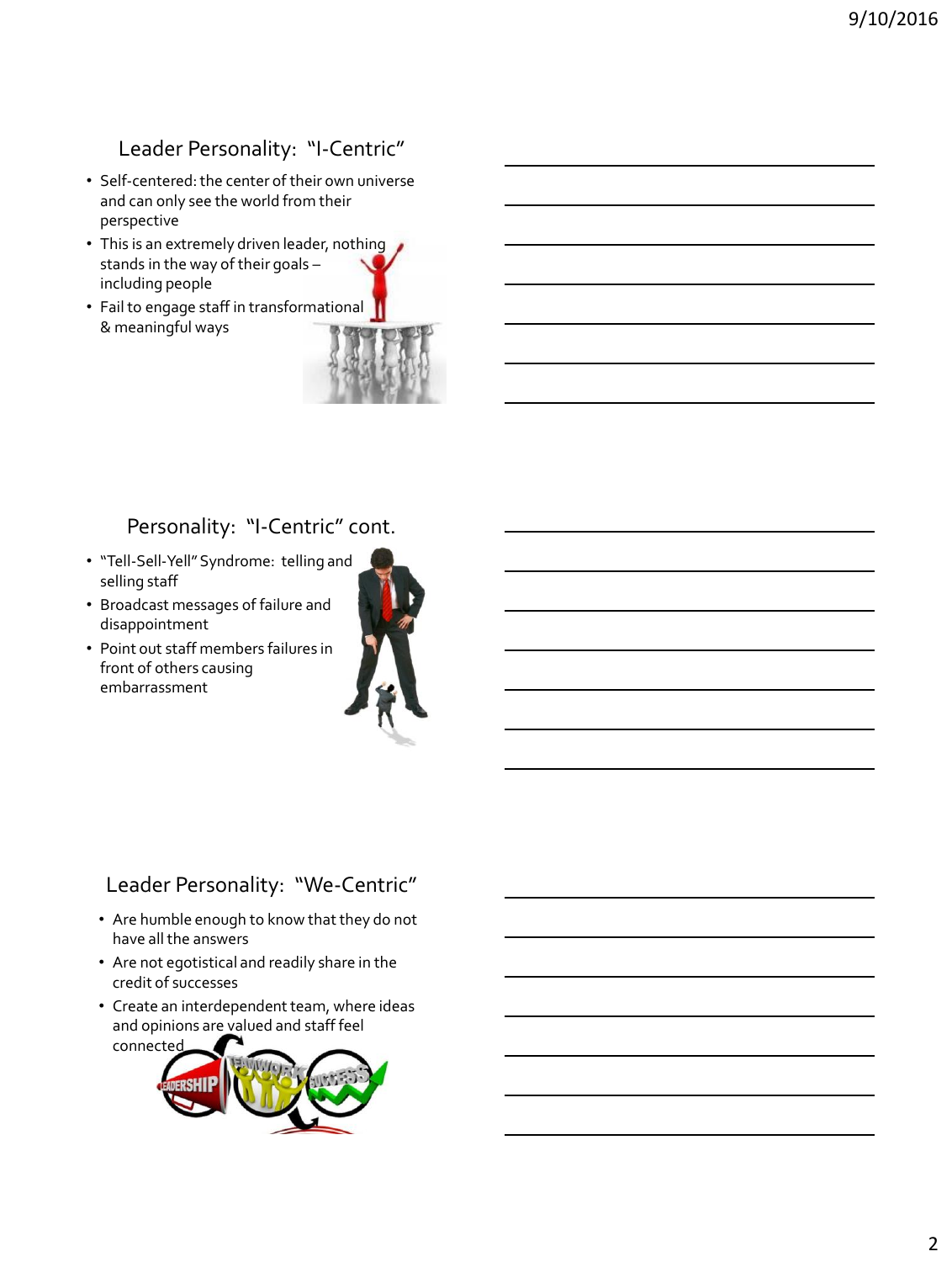## Personality: "We-Centric" cont.

- We-Centric Leaders understand what they do to engage staff and disengage staff
- They learn to gauge their responses based on the results they create
- Their impact on the facility: create a cultural atmosphere which supports an ongoing commitment and enthusiasm to achieving and reaching goals

## "I-Centric" to "We-Centric"

• How do we shift from one to the other?

# **It's All About**



## $T =$ Transparency

- I-centric: secrecy, closed doors; threats; lack of clarity, lack of alignment
- WE-centric: openness; sharing of challenges facing the organization, intentions, aspirations, and objectives; movement toward establishing common, aligned objectives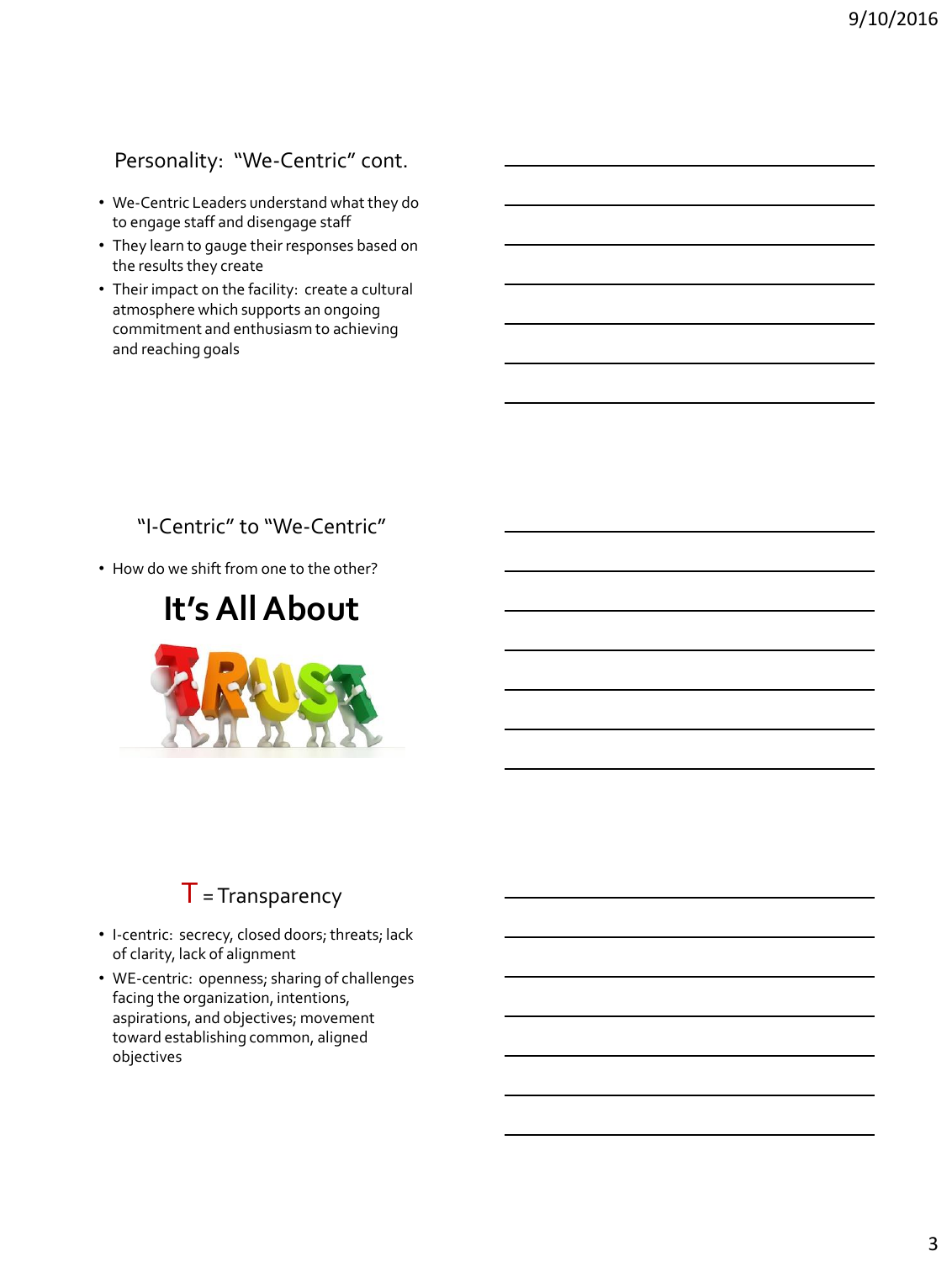## R= Relationships

- I-centric: rejection; resistance; retribution; adversarial relationships; suspicion
- WE-centric: respect; rapport; caring; candor; nonjudgmental listening to deeply connect and build partnership

## **U** = Understanding

- I-centric: uncertainty; focus on tasks, unrealistic expectations; disappointment; judgment
- WE-centric: understanding; ability to stand in each other's shoes; empathy for others' "context"; seeing and understanding another perspective of reality; partnership; support

## **S** = Shared Success

- I-centric: promotion of self-interest; focus on "I" and "me"; seeking of personal recognition and reward
- WE-centric: bonding with others to create a vision of shared success; building of shared vision that holds the space for a bigger framework for mutual success; pursuit of shared interests and celebration of shared successes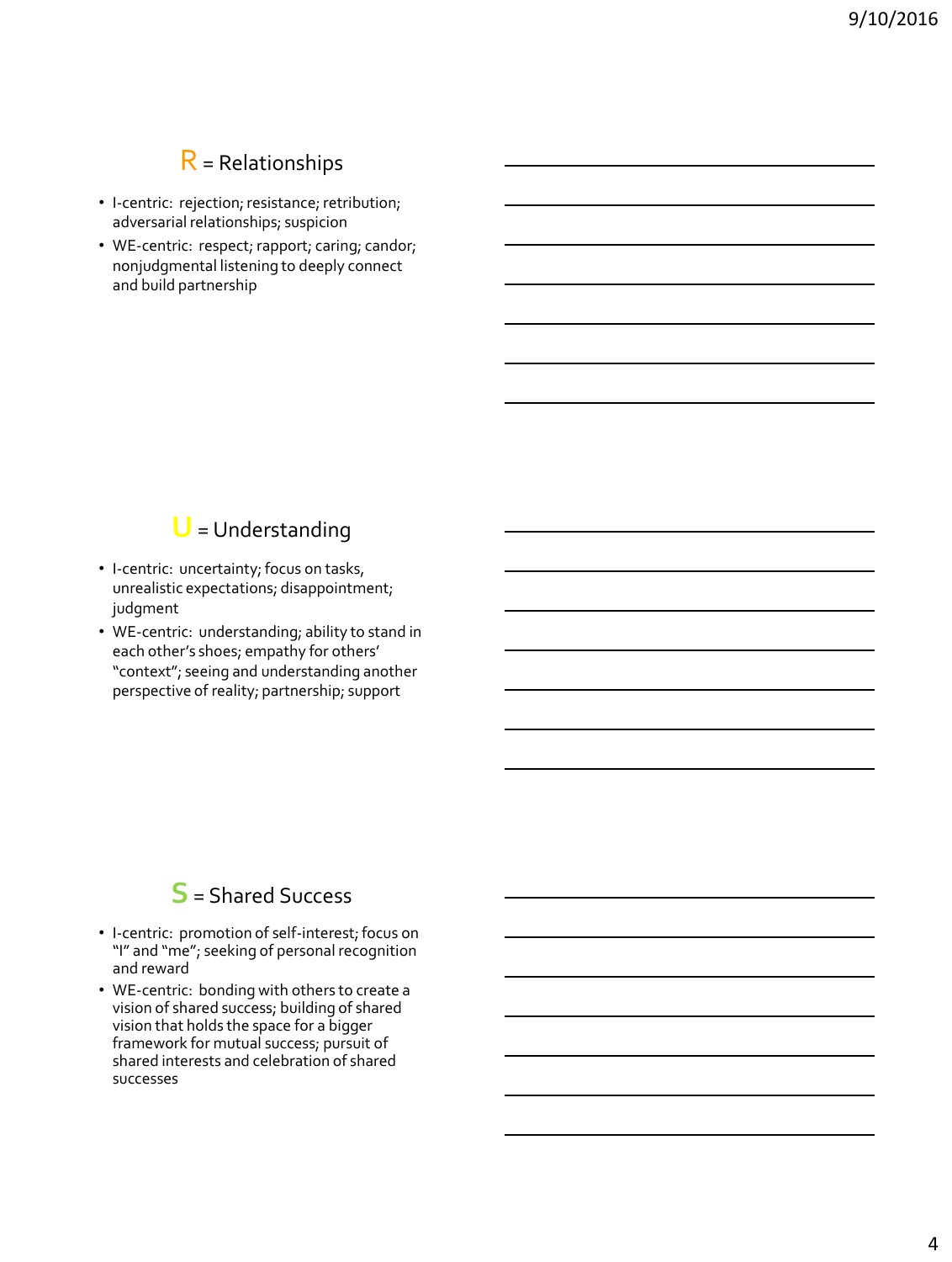## **T**= Testing Assumptions & Truth-Telling

- I-centric: reactions of anger, anxiety, withdrawal, resignation
- WE-centric: regular, open, and nonjudgmental discussion of assumptions and disappointments as part of collaborative problem solving; identification and discussion of "reality gaps" and effort to close the gaps for mutual success; willingness to start over again if distrust emerges



#### Management Styles Authoritative

- Leader dictates policies and procedures, decides what goals are to be achieved, and directs and controls all activities without any meaningful participation by staff
- Staff are not trusted with tasks or methods
- Only interested in "Just getting the job done"
- This style is beneficial in the short term if a job needs to be completed quickly or a staff member lacks appropriate skill/ability to complete a job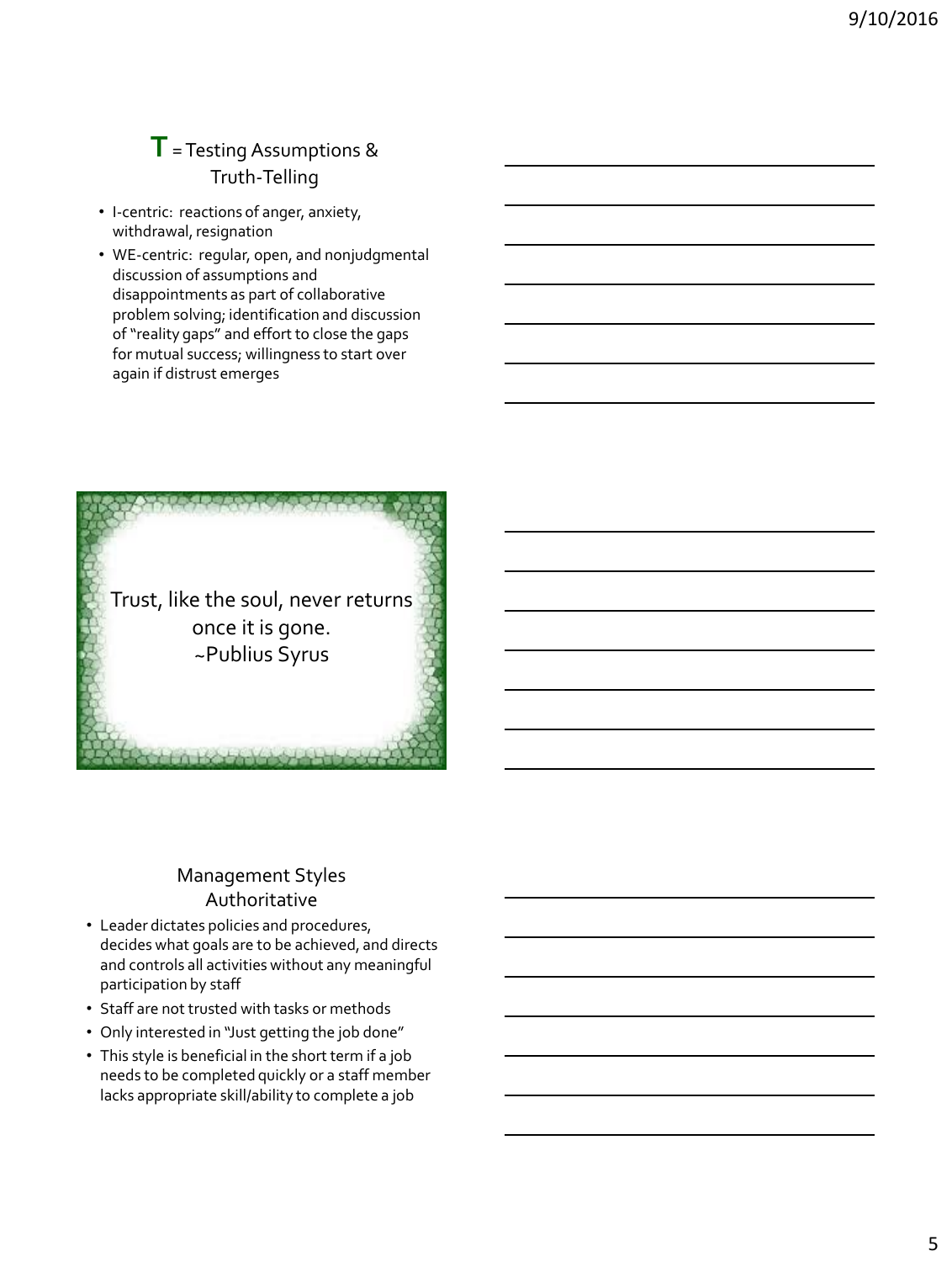## Management Styles: Democratic

- Is an open approach to leading, where decision making is shared and the views of a team or group are valued and contribute to the vision, goals and decisions that are made
- Everyone is given the opportunity to participate.
- Ideas are exchanged freely and discussion is encouraged, while the leader still makes the final decision
- Does not work well when projects need to be done quickly or when contributing staff members are unknowledgeable

## Management Styles: Coaching

- Coaching style of leadership is performance driven
- It helps others to advance their skills; it builds strength, and provides a lot of guidance
- The coaching leadership style is most effective when followers are more responsible, experienced, and agreeable
- Drawbacks: coaching style takes time that not all administrators feel they can spare

### Collaborative Workplace: Leaders & Conflict

- Some leaders are more concerned about being liked, wanting to avoid a negative reputation or a situation that may reveal their leadership vulnerabilities
- Some leaders may avoid conflict to create the appearance of harmony in the workplace
- By avoiding conflict and attempting to maintain harmony at work, leaders often create artificial , untrusting work environments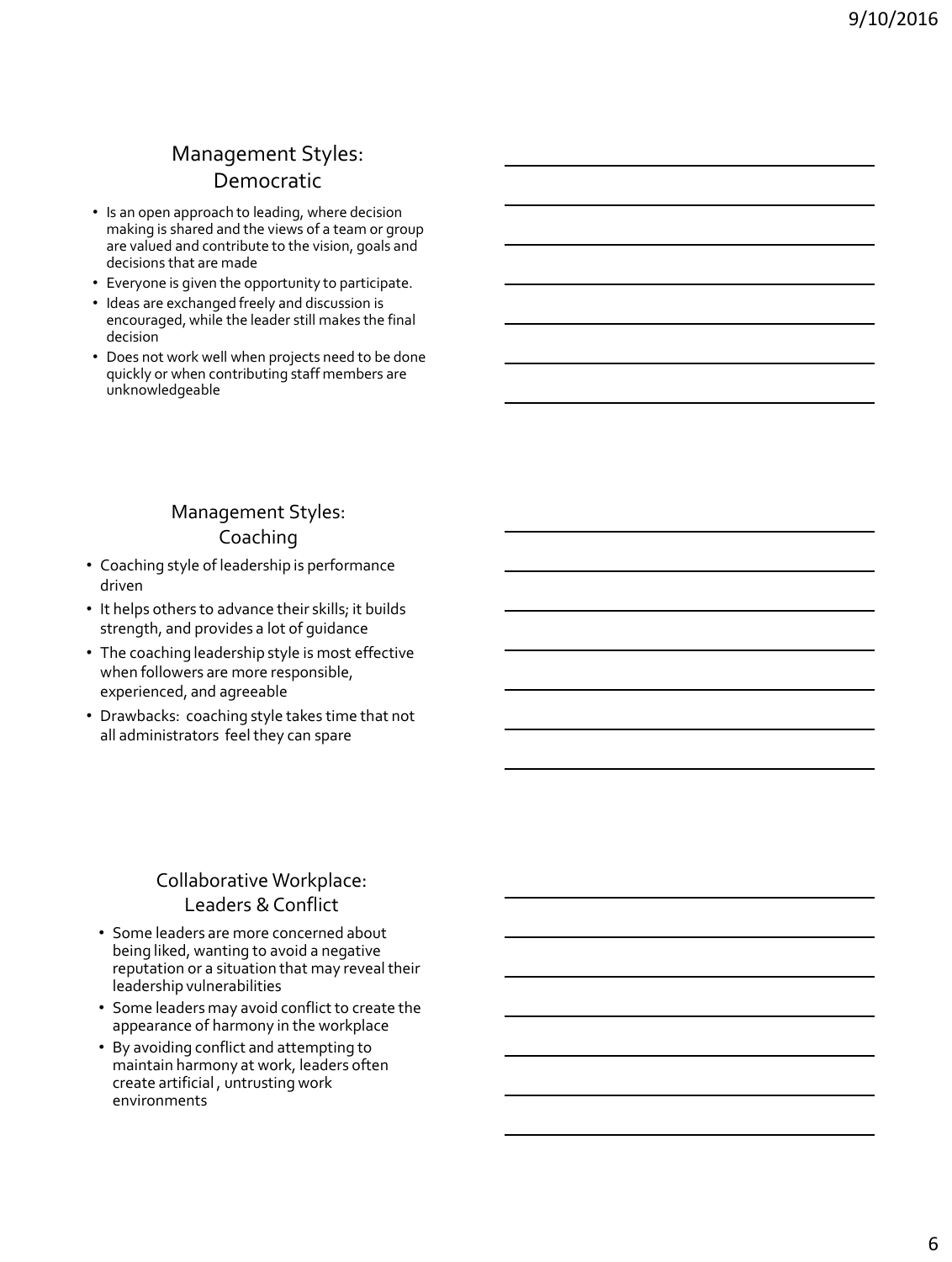#### Collaborative Workplace: Leaders & Conflict

- What is a leader's role in conflicts?
	- It is the leader's role to create and sustain workplace momentum and employee engagement
	- Leaders will deal with conflict resolution daily at the workplace that can either drive or stall momentum for a leader, a team or an organization
	- The workplace can become a toxic environment if the leader does not confront the conflict

## Collaborative Workplace: Leaders & Conflict

- Leaders must be expected to neutralize or minimize conflict, not allowing it to grow or run rampant through the organization
- Four ways of effectively managing conflict:
	- 1. Right timing
	- 2. Know your boundaries
	- 3. Respect differences
	- 4. Confront the tension

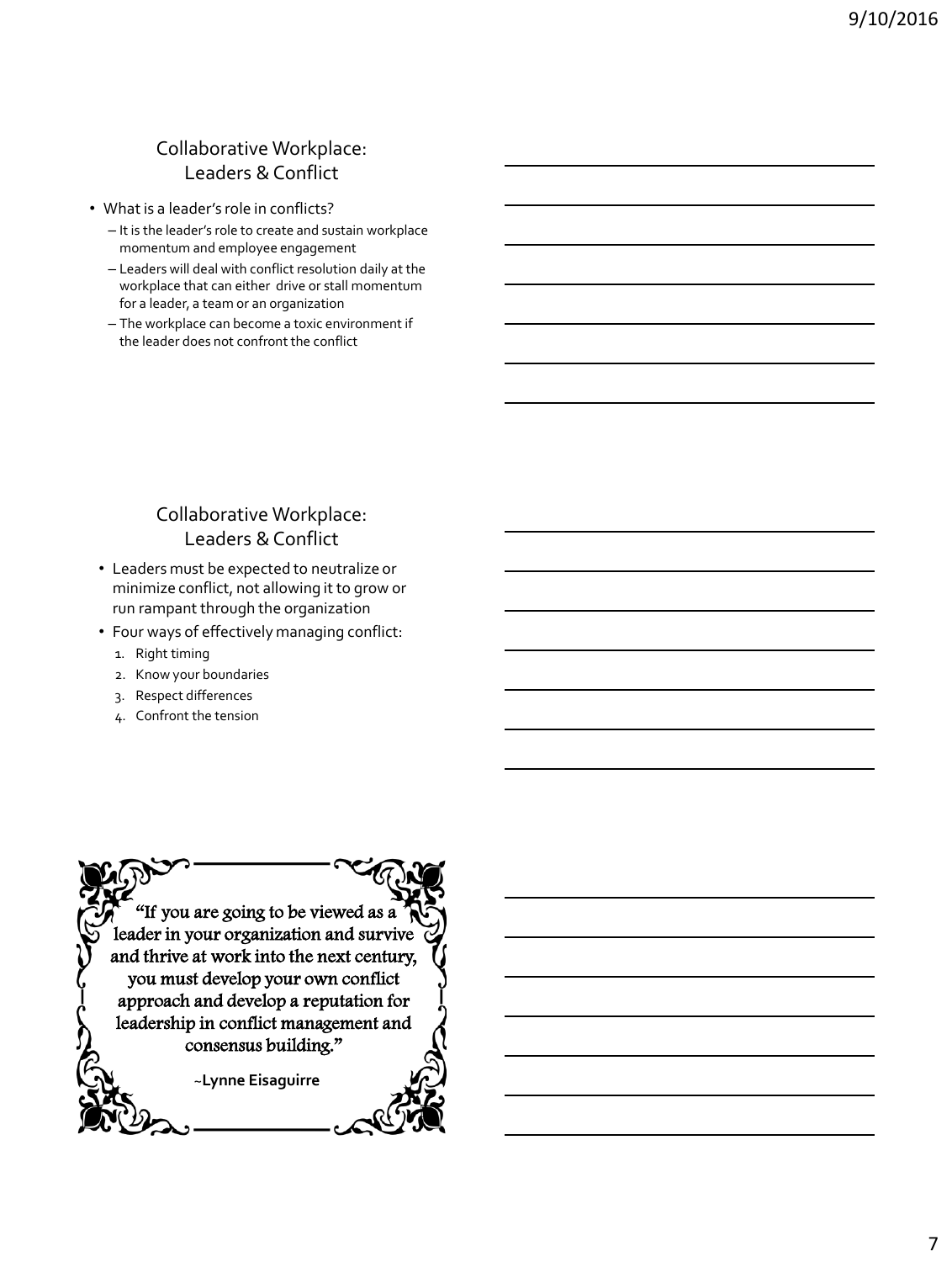#### Collaborative Workplace: Leadership Mistakes

- Lack of communication
	- Communication must be the passionate obsession of an effective leader.
	- One can never communicate enough in an organization.
	- Without good communication and "left in the dark", people tend to dream up wild rumors.

#### Collaborative Workplace:

– Leaders need to communicate a clear chain of command, identifying responsibilities

- Leaders need to have clear communication in four areas:
	- Vision and values of the organization
	- A clear mission statement of the organization
	- An agreed upon set of clearly defined goals and objectives for the organization
	- Frequent updates in regards to the organization

### Collaborative Workplace:

- Tips for Effective Communication
	- Have regular staff meetings utilize "Stand Up" meetings to avoid lengthy discussions
	- Keep memos brief and include 1-2 page summaries on top of lengthy reports
	- Utilize faxes and e-mails to keep communication fresh and current
	- Keep in touch with staff, keeping them informed of expectations – manage by wandering around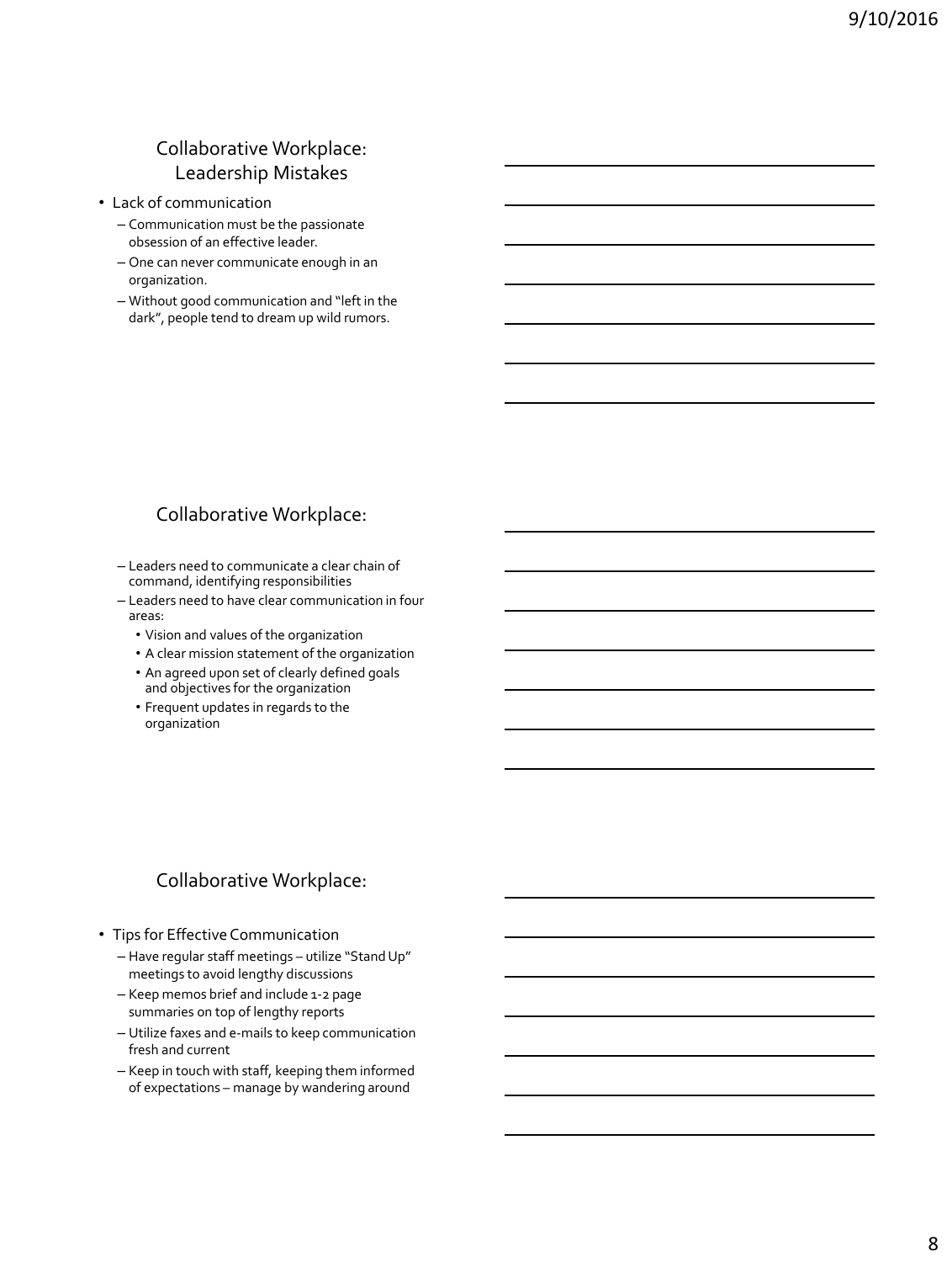#### Collaborative Workplace: Leadership Mistakes

- There is a failure to focus and anticipate future need
	- Change is inevitable and constant
	- By nature we may resist change frightening
	- We may not see the trends in our field and are quick to criticize innovation
	- Effective leaders have to lead into the future despite naysayers and opposition

#### Collaborative Workplace: Leadership Mistakes

- The future is rushing towards us at breakneck speed
- Present methods are already obsolete
- Leaders must constantly refine, improve, listen and learn
- There is a failure to see the big picture with relation to supervisors and interdepartmental issues
	- Emerging generations have lost confidence in hierarchical processes. They want to participate in decisions affecting their lives.

### Collaborative Workplace: Leadership Mistakes

- If there is a failure to plan for the future, we will become its victim
	- Organizations will develop a reactionary style of leadership rather than a proactive style
	- Success in the past does not guarantee success in the future
	- The world outside is changing locally in your communities, nationally and internationally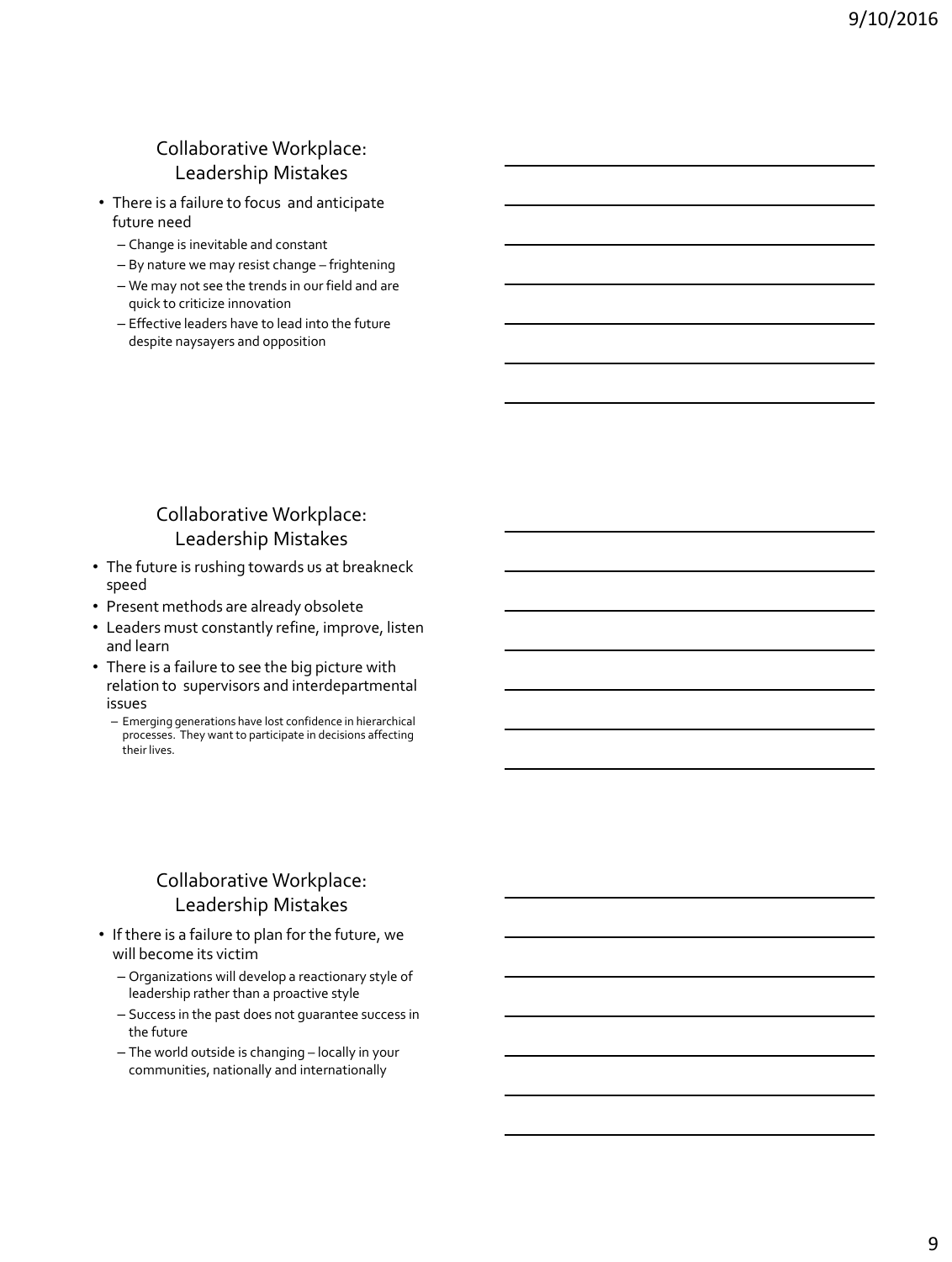#### Collaborative Workplace: Leadership Mistakes

- Leaders need to set aside time to think about the future
- Leaders need to develop fresh vision statements for the future
- Leaders need to meet with their management team to develop strategic goals for the future
- Leaders need to be open to learning new ideas and methods, researching future trends for the field



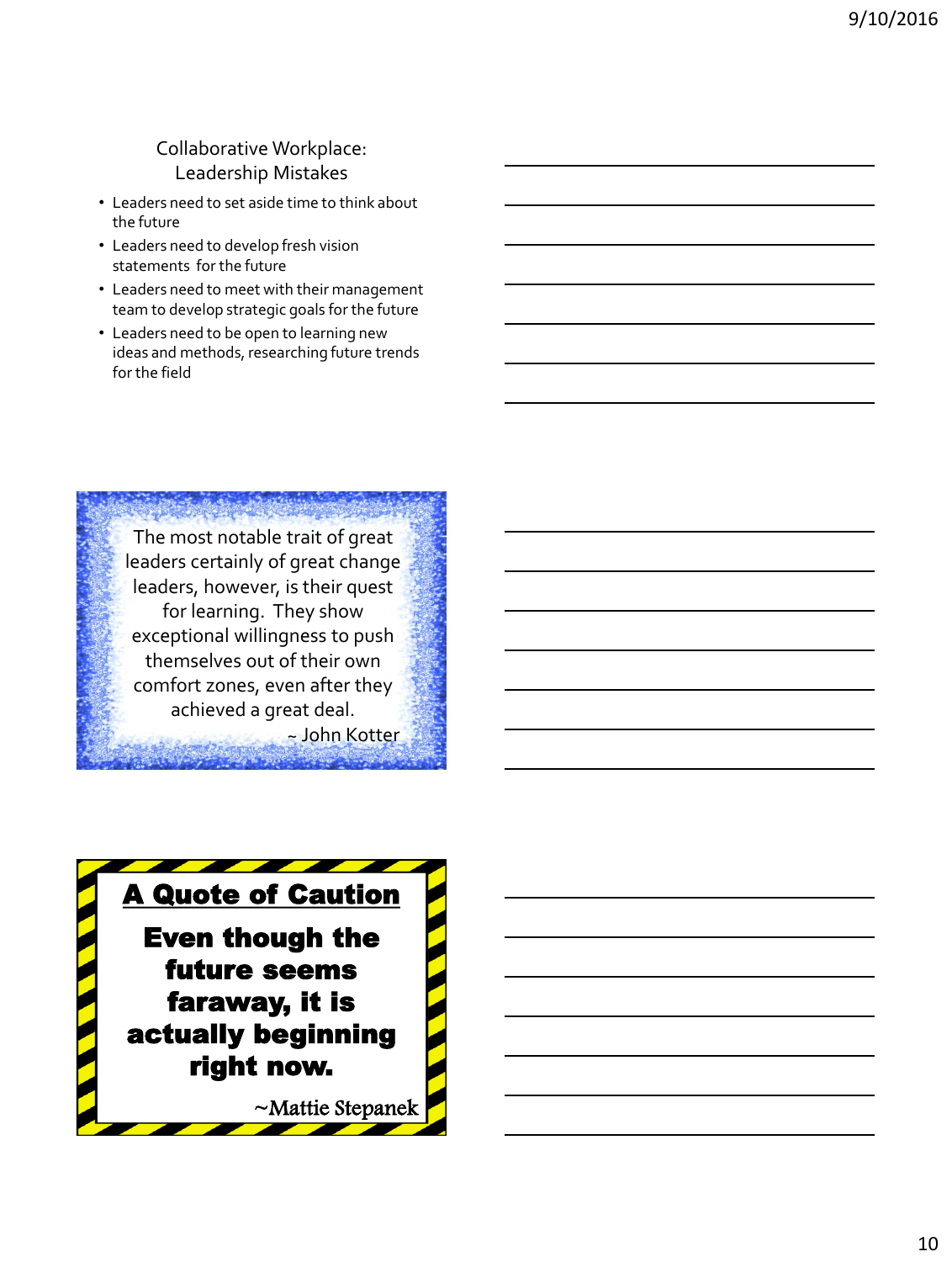## AUTHENTIC LEADERSHIP SELF-ASSESSMENT QUESTIONNAIRE

INSTRUCTIONS: This questionnaire contains items about different dimensions of authentic leadership. There are no right or wrong responses, so please answer honestly. Use the following scale when responding to each statement by writing the number from the scale below that you feel most accurately characterizes your response to the statement.

#### 1 = Strongly Agree 2 = Disagree 3 = Neutral 4 = Agree 5 = Strongly Agree

| $\mathbf 1$ | I can list three greatest weaknesses.                                          |   | 12345     |         |  |
|-------------|--------------------------------------------------------------------------------|---|-----------|---------|--|
| 2.          | My actions reflect my core values.                                             |   | 12345     |         |  |
| 3.          | I seek others' opinions before making up my own mind.                          | 1 |           | 2 3 4 5 |  |
| 4.          | I openly share my feelings with others.                                        | 1 |           | 2 3 4 5 |  |
| 5.          | I can list m three greatest strengths.                                         |   | 12345     |         |  |
| 6.          | I do <i>not</i> allow group pressure to control me.                            |   | 1 2 3 4 5 |         |  |
| 7.          | I listen closely to the ideas of those who disagree with<br>me.                |   | 1 2 3 4 5 |         |  |
| 8.          | I let others know who I truly am as a person.                                  |   | 1 2 3 4 5 |         |  |
| 9.          | I seek feedback as a way of understanding who I really                         |   | 1 2 3 4 5 |         |  |
|             | am as a person.                                                                |   |           |         |  |
| 10.         | Other people know where I stand on controversial issues.                       |   | 1 2 3 4 5 |         |  |
|             | 11. I do not emphasize my own point of view at the expense<br>of others.       |   | 12345     |         |  |
|             | 12. I rarely present a "false" front to others.                                |   | 1 2 3 4 5 |         |  |
|             | 13. I accept the feelings I have about myself.                                 |   | 1 2 3 4 5 |         |  |
| 14.         | My morals guide what I do as a leader.                                         |   | 12345     |         |  |
|             | 15. I listen very carefully to the ideas of others before making<br>decisions. |   | 1 2 3 4 5 |         |  |
|             | 16. I admit my mistakes to others.                                             | 1 |           | 2 3 4 5 |  |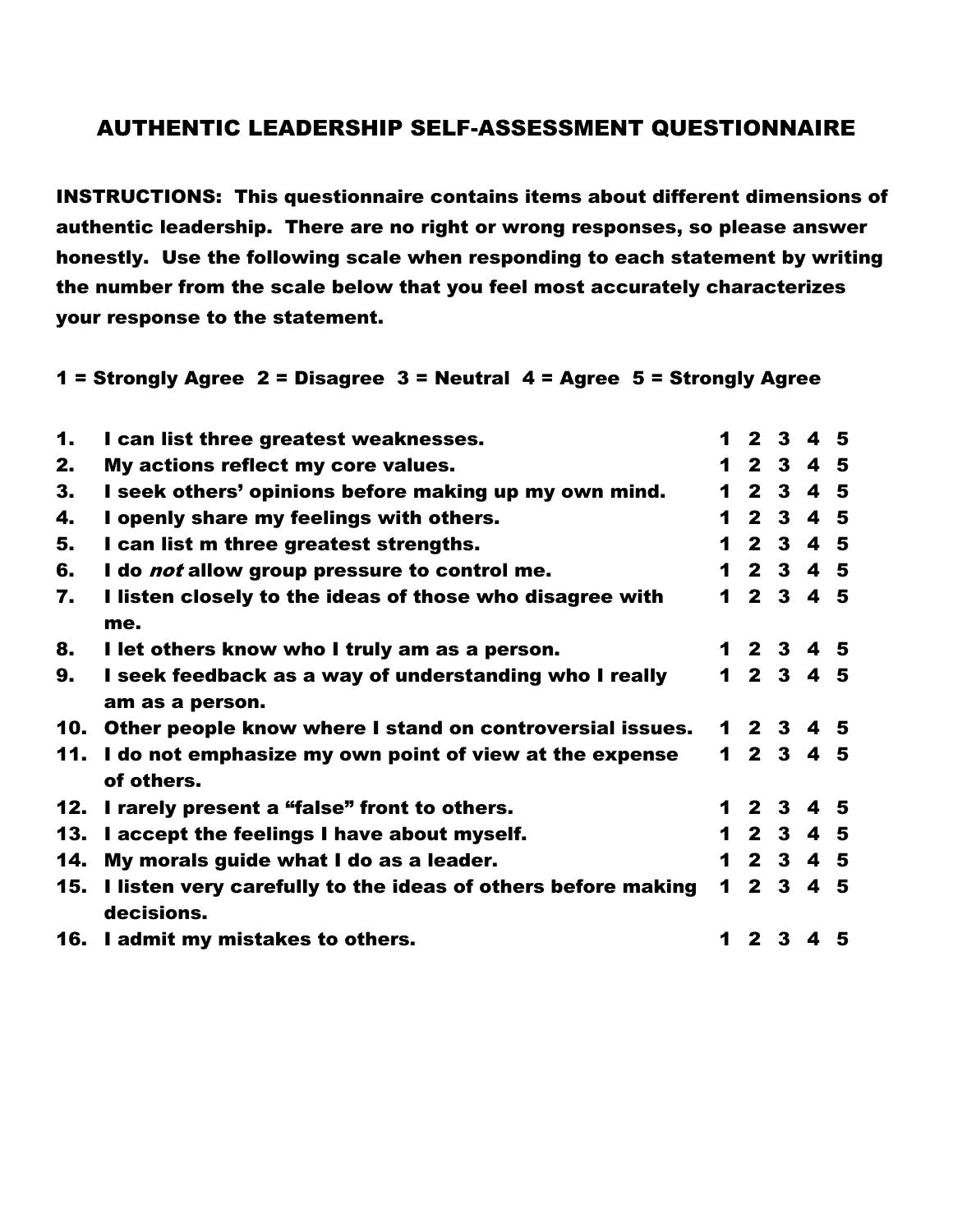#### SCORING

- 1. Sum the responses on items 1, 5, 9, and 13 (self-awareness).
- 2. Sum the responses on items 2, 6, 10, and 14 (internalized moral perspective).
- 3. Sum the responses on items 3, 7, 11, and 15 (balanced processing).
- 4. Sum the responses on items 4, 8, 12, and 16 (relational transparency).

## Total Scores

Self-Awareness: \_\_\_\_\_\_ Internalized Moral Perspective: \_\_\_\_\_ **Balanced Processing: \_\_\_\_\_** Relational Transparency: \_\_\_\_\_

## Scoring Interpretation

This self-assessment questionnaire is designed to measure your authentic leadership by assessing four components of the process: self-awareness, internalized moral perspective, balanced processing, and relational transparency. By comparing your scores on each of these components, you can determine which are your stronger and which are your weaker components in each category. You can interpret your authentic leadership scores using the following guideline: high = 16–20 and low = 15 and below. Scores in the upper range indicate stronger authentic leadership, whereas scores in the lower range indicate weaker authentic leadership.

By Peter G. Northouse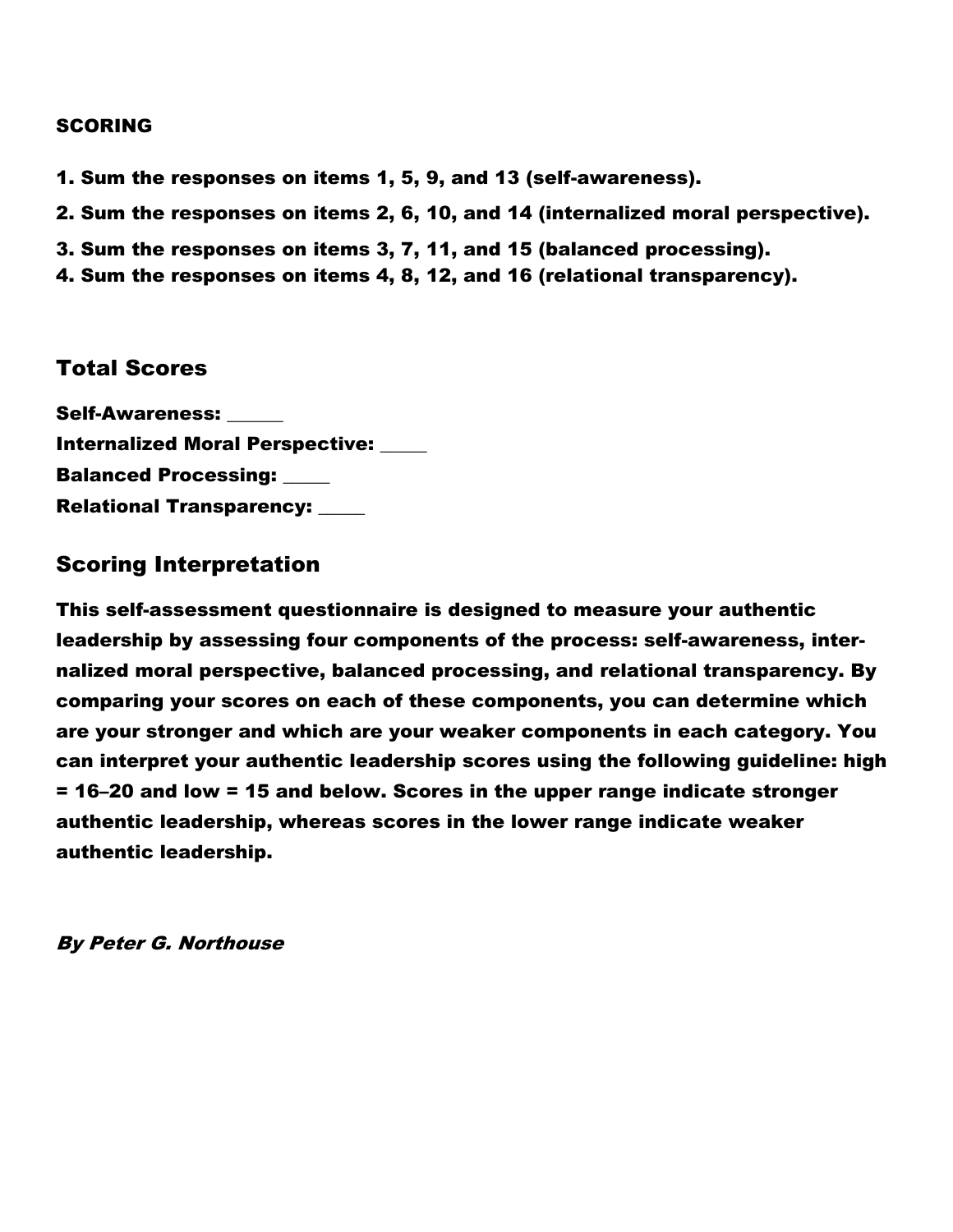## **The 9 Most Demoralizing Things You Can Say to Employees**

Among the most powerful tools in your leadership kit are your words—everything you say as a leader matters. You have the power to affect not only your employees' day at the office but also how they feel when they get home.

That's because the words you say as a leader carry so much importance that people take them home with them. What's more, what you said to them may be the first thing they think about the next day upon awakening.

Some words can even affect people's careers, not just their day. "Think twice before you speak," Napoleon Hill once said, "because your words and influence will plant the seed of either success or failure in the mind of another." Above all, some words have longevity—they stay in our memory for years to come.

Most leaders don't set out to be careless with the words they use, but demoralizing comments can slip out without much forethought. Here are nine tips to help you boost your awareness of statements that can unintentionally demoralize your people.

#### Beware of Words That Signal Doubt

A simple word such as "hope" can make employees think you doubt their ability. Replace "I hope you can handle this project" with "I have confidence in you. I know you won't disappoint me."

#### Take the Sting Out of the Truth

When you need to be frank about an employee's chances for promotion, think about how to deliver the message without being blunt. "You have no future here" is one of the harshest ways to deliver the truth. If you give it some thought, you can be honest and kind at the same time.

#### Don't Pull Rank—Ever

The more power you have, the gentler your approach should be. Reminding people that you can fire them is a surefire way to demoralize them. Comments such as "I can easily replace you" or "I'm the one in charge here. Don't you ever forget that" have no place in a leader's vocabulary. "Because I said so" and "I don't pay you to think" are other examples of a leader's misuse of power.

#### Drop the Gratuitous Criticism

Giving your employees feedback for improvement is essential for their growth and development. Use your discretion when it comes to how far you can go with your observations. Consider whether your criticism has anything to do with running your business more effectively. For example, "You have a messy desk. You should keep your desk more organized" reflects your own preferences and may do nothing to improve your company. Give people latitude, and don't infantilize them.

#### Preserve People's Sense of Status

It's not unusual to hear a boss tell an employee "Let me do the talking at the meeting." It may be important that you lead the discussion with a client, but you can still achieve this without lowering the other person's status. For example, you can plan in advance how to approach the discussion at the meeting. Let the employee know which parts you'll handle and for which parts he or she will either speak or provide support. This makes the person feel valued as a member of the team, rather than as someone who isn't trusted.